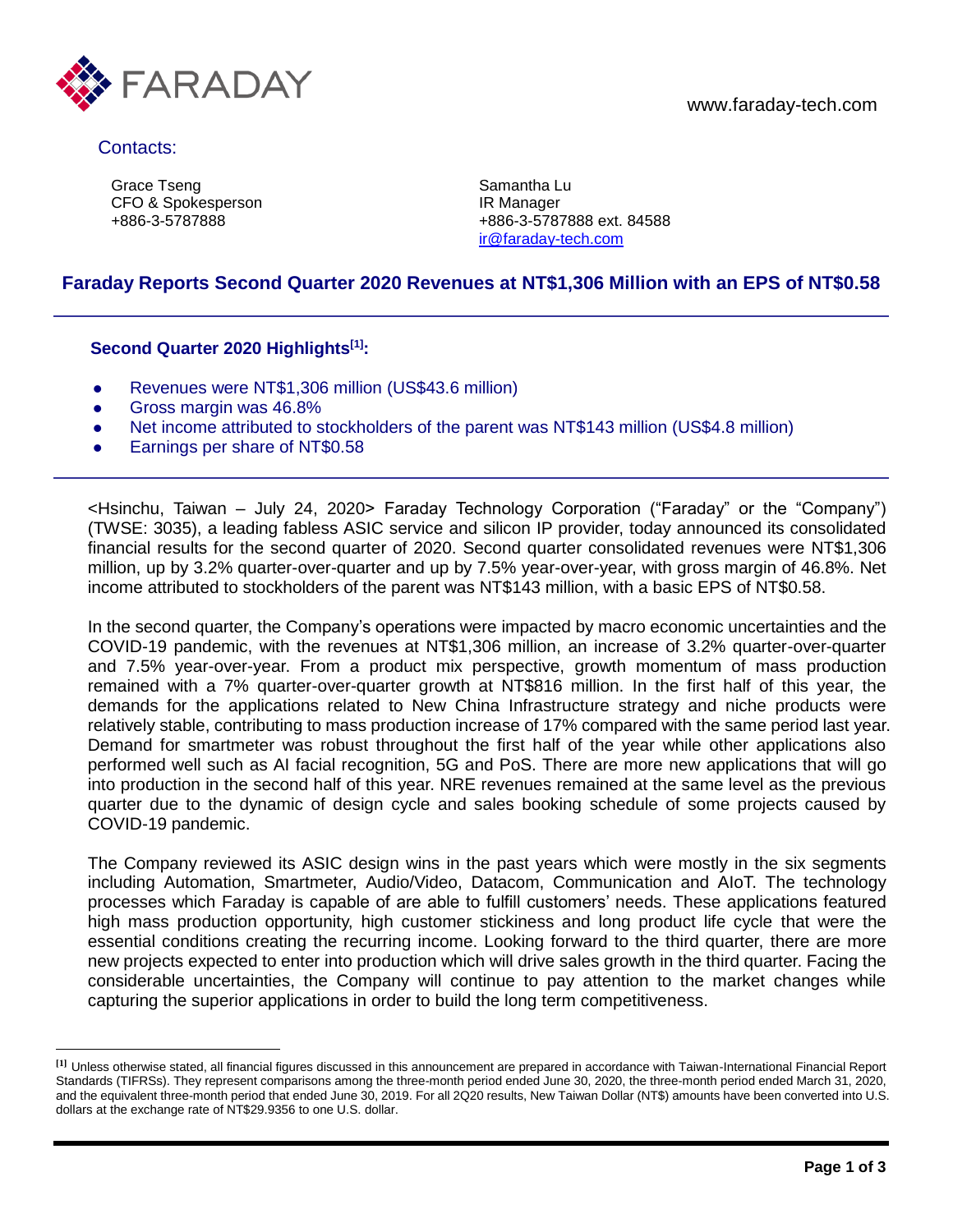

# **Summary of Operating Results**

| <b>Operating Results</b>                               |             |       |                |             |                |
|--------------------------------------------------------|-------------|-------|----------------|-------------|----------------|
| (Amount: NT\$ million)                                 | <b>2Q20</b> | 1Q20  | QoQ%<br>change | <b>2Q19</b> | YoY%<br>change |
| Net sales                                              | 1306        | 1265  | 3.2            | 1215        | 7.5            |
| Gross profit                                           | 611         | 618   | (1.3)          | 664         | (8.0)          |
| <b>Operating expenses</b>                              | (604)       | (576) | 4.9            | (609)       | (0.7)          |
| Operating income                                       | 7           | 42    | (84.7)         | 55          | (88.3)         |
| Non-operating income and expense                       | 157         | 5     | 3326.2         | 14          | 1009.0         |
| Net income attributed to stockholders<br>of the parent | 143         | 39    | 265.0          | 56          | 154.0          |
| Earnings per share (NTD)                               | 0.58        | 0.16  |                | 0.22        |                |

# **Detailed Financials Section**

| <b>COGS &amp; Expenses &amp; Non-Operating Income &amp; Expenses</b> |             |       |        |             |        |
|----------------------------------------------------------------------|-------------|-------|--------|-------------|--------|
| (Amount: NT\$ million)                                               | <b>2Q20</b> | 1Q20  | QoQ%   | <b>2Q19</b> | YoY%   |
|                                                                      |             |       | change |             | change |
| Net sales                                                            | 1306        | 1265  | 3.2    | 1215        | 7.5    |
| <b>Operating costs</b>                                               | (695)       | (647) | 7.5    | (551)       | 26.2   |
| Gross profit                                                         | 611         | 618   | (1.3)  | 664         | (8.0)  |
| Gross margin (%)                                                     | 46.8%       | 48.9% |        | 54.7%       |        |
| <b>Operating expenses</b>                                            | (604)       | (576) | 4.9    | (609)       | (0.7)  |
| Operating income                                                     |             | 42    | (84.7) | 55          | (88.3) |
| Operating margin (%)                                                 | 0.5%        | 3.4%  |        | 4.6%        |        |
| Non-operating income and expense                                     | 157         | 5     | 3326.2 | 14          | 1009.0 |

| <b>Current Assets</b>              |                        |                        |                        |  |
|------------------------------------|------------------------|------------------------|------------------------|--|
| <b>Amount: NT\$ million)</b>       | As of                  |                        |                        |  |
|                                    | <b>Jun 30,</b><br>2020 | <b>Mar 31,</b><br>2020 | <b>Jun 30,</b><br>2019 |  |
| Cash and cash equivalents          | 3070                   | 2769                   | 2734                   |  |
| Notes and accounts receivable, net | 812                    | 888                    | 856                    |  |
| Days sales outstanding             | 57                     | 61                     | 69                     |  |
| Inventories, net                   | 649                    | 636                    | 650                    |  |
| Days of inventory                  | 87                     | 90                     | 112                    |  |
| <b>Total current assets</b>        | 5119                   | 4885                   | 4837                   |  |

| <b>Liabilities</b>               |                        |                        |                        |  |  |
|----------------------------------|------------------------|------------------------|------------------------|--|--|
| (Amount: NT\$ million)           | As of                  |                        |                        |  |  |
|                                  | <b>Jun 30.</b><br>2020 | <b>Mar 31,</b><br>2020 | <b>Jun 30.</b><br>2019 |  |  |
| <b>Total current liabilities</b> | 2097                   | 1841                   | 2193                   |  |  |
| Notes and accounts payable       | 1065                   | 1104                   | 1049                   |  |  |
| <b>Others</b>                    | 1032                   | 737                    | 1144                   |  |  |
| Non-current liabilities          | 309                    | 327                    | 379                    |  |  |
| <b>Total liabilities</b>         | 2406                   | 2169                   | 2572                   |  |  |
| <b>Liabilities to equity</b>     | 47.0%                  | 41.9%                  | 53.0%                  |  |  |